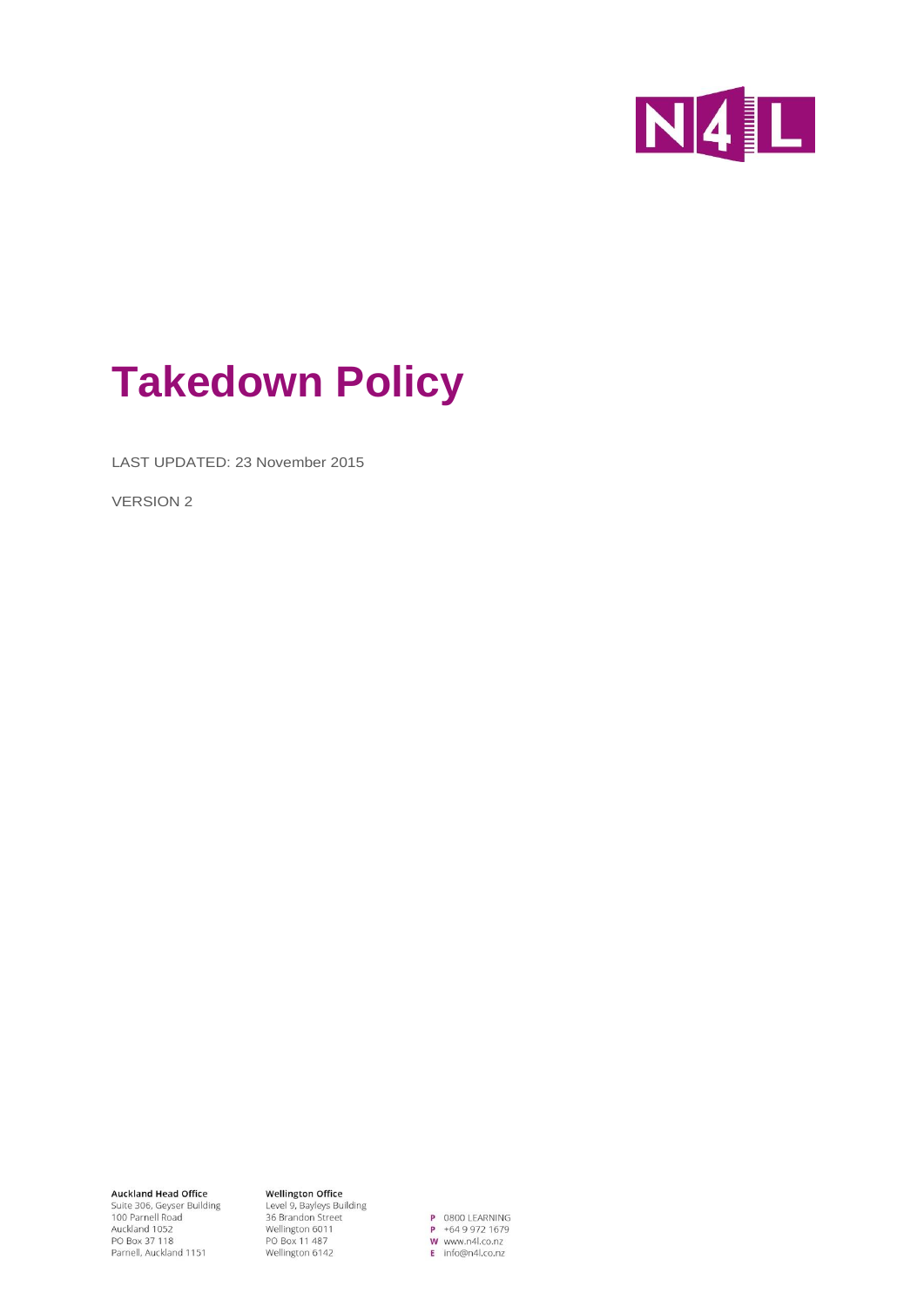

This policy applies to all content on our website or Pond (together "our sites").

# **1 Introduction**

Our sites provide school teachers and students with access to content that is intended to support good educational outcomes. In addition to content that we prepare ourselves, our sites display content provided by users (including teachers, students, and providers of educational services). This "user content" is generally not vetted by us in advance and, in some situations, may be unsuitable for our sites.

It is very important to us that all content on our sites is lawful (eg does not breach anyone's intellectual property) and is appropriate for our audience (eg is age appropriate). Our Policies specify the content that we believe is suitable.

Schools and providers that use our sites agree to comply with our policies, and to ensure that their users do the same. Unfortunately, some unsuitable content will inevitably find its way to our sites. If we believe this has happened, we will promptly take the content down.

This policy describes how you may request us to take content down from our sites, and the process we will follow after receiving your request.

## **2 Takedown Requests**

Requests to take material down from our sites usually come from holders of intellectual property rights in the content, or people who consider our content is otherwise unsuitable.

## **2.1 Rights Holders**

If you are a rights holder and are concerned that you have found material on our sites for which you have not given permission, or that is not covered by a limitation or exception in national law, please let us know:

- Your contact details.
- The full bibliographic details of the material.
- The exact and full URL where you found the material.
- Proof that you are the rights holder or are an authorised representative of the rights holder.
- Why you are objecting to the use of the material.

#### **2.2 Unsuitable Content**

If you believe you have found otherwise unlawful or inappropriate content on our sites, please let us know:

- Your contact details.
- The exact and full URL where you found the material.
- A statement of the grounds on which you believe the content is unlawful or you find the content inappropriate.